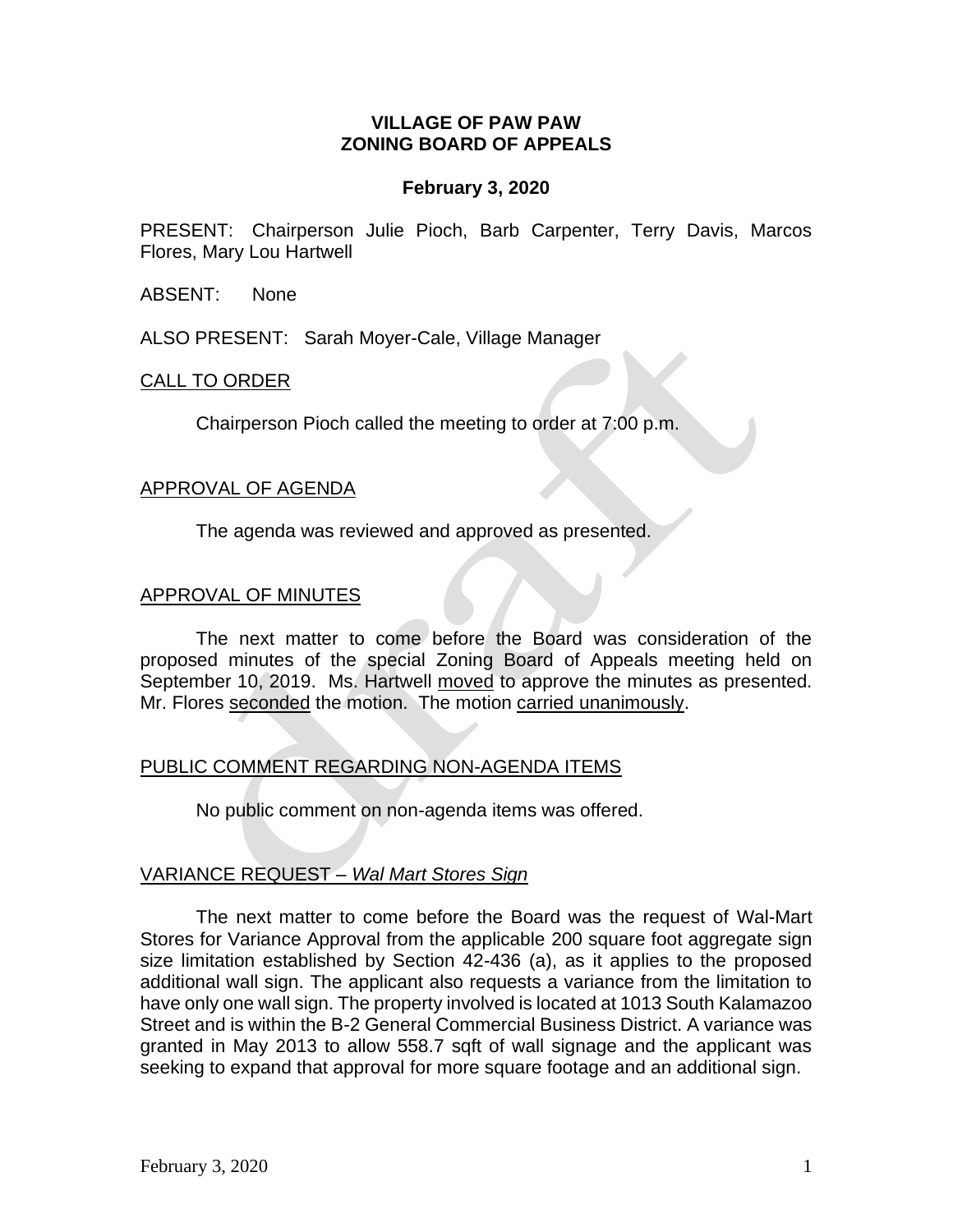Chairperson Pioch opened the public hearing.

Ben Dariano, representing Wal-Mart Stores was present on behalf of the application. He stated that the purpose of the additional wall sign was to better direct customers as to where to go in the store to find their pre-ordered purchases. He noted that the large size of the wall warranted additional consideration not given to other B-2 district stores as this is the only large box store in the Village.

No public comment was offered on the matter. The public comment portion of the public hearing was closed.

Chairperson Pioch explained the previous variance granted to Wal-Mart Stores to allow additional signage in May 2013.

The Board proceeded with a review of the variance criteria set forth in Section 42-66. The following findings were noted:

- 1. In considering the presence of exceptional conditions of the property, it was determined that the subject property had wetlands on the subject site which limited building placement options on the property and caused the building to be constructed further from the main road, approximately 800-900 feet from M-40. Wall signage is not easily visible this distance from M-40.
- 2. In consideration of substantial justice, it was noted that the size of the existing building and the location of the site impact visibility and the effectiveness of the wall signage allowed by Section 42-436, unlike other commercial properties in the area and within the B-2 District in general.
- 3. In considering impact on adjacent property, it was determined that there would be no impact on adjacent property as the sign would be 200-400 feet away from those properties and will not create a significant change of signage conditions on the site.
- 4. In considering the intent/spirit of the Ordinance, it was noted that the subject sign would be in compliance with the maximum size allowed for any single sign and would be located on a wall with an expanse of 300-400 feet so it will not appear excessive in size.
- 5. In considering the public health, safety and welfare, it was noted that the proposed sign is designed to "direct" site traffic rather than to advertise.
- 6. The condition of the property is not of a 'general or recurrent nature' and does not justify an amendment to the Ordinance.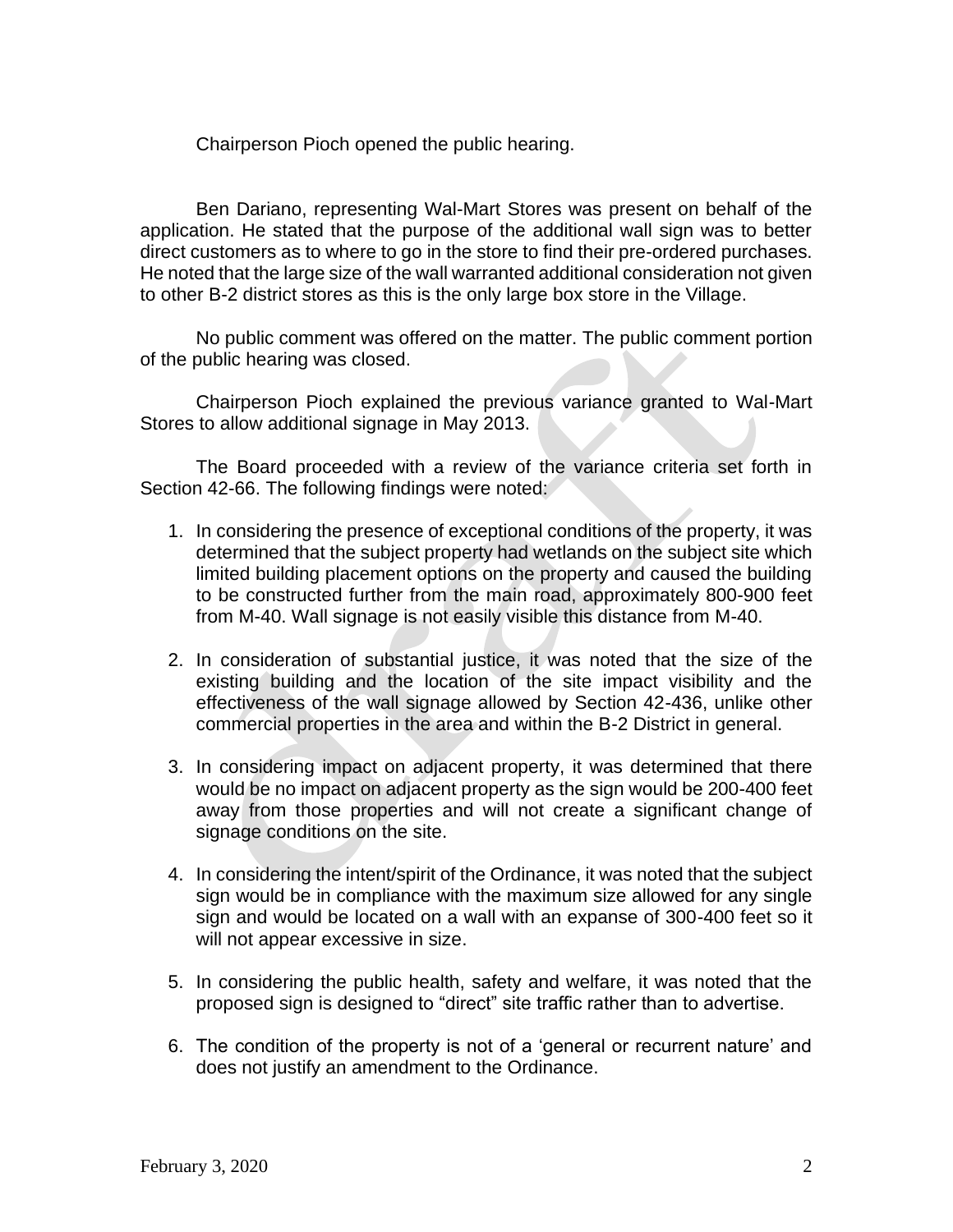It was stated that the above findings were based on the application documents presented and the representations made by the applicant at the meeting.

Hartwell then moved to grant variance approval from size and sign number requirements established by Section 42-436 (a) so as to allow 759 square feet of signage and to allow a sixth wall sign based on the preceding findings of fact.

Ms. Carpenter seconded the motion. The motion carried unanimously.

### VARIANCE REQUEST *– Burger King Sign*

The next matter to come before the Board was the request of Bennett Management for Variance Approval from the applicable 200 square foot aggregate sign size limitation established by Section 42-436 (a), as it applies to the proposed signs at Burger King. The property involved is located at 840 South Kalamazoo Street and is within the B-2 General Commercial Business District.

Chairperson Pioch opened the public hearing.

Mike Dauss of Dauss Architects was present and spoke representing the application. He stated that the purpose of the request was because they needed new signage due to the renovations that would be occurring to the building's exterior and the size of their existing free-standing sign took up a great deal of their allowable aggregate square footage. The variance would allow 221 square feet of signage where only 200 square feet is allowed.

No public comment was offered on the matter. The public comment portion of the public hearing was closed.

The Board proceeded with a review of the variance criteria set forth in Section 42-66. The following findings were noted:

- 1. It was determined that there are no unique physical circumstances to prevent compliance with the sign requirements of the zoning ordinance.
- 2. In consideration of substantial justice, it was noted that the sign standards apply similarly to all properties within the B-2 district along the South Kalamazoo Street corridor.
- 3. In considering impact on adjacent property, it was determined that there would be no impact on adjacent property as the site already has 215 square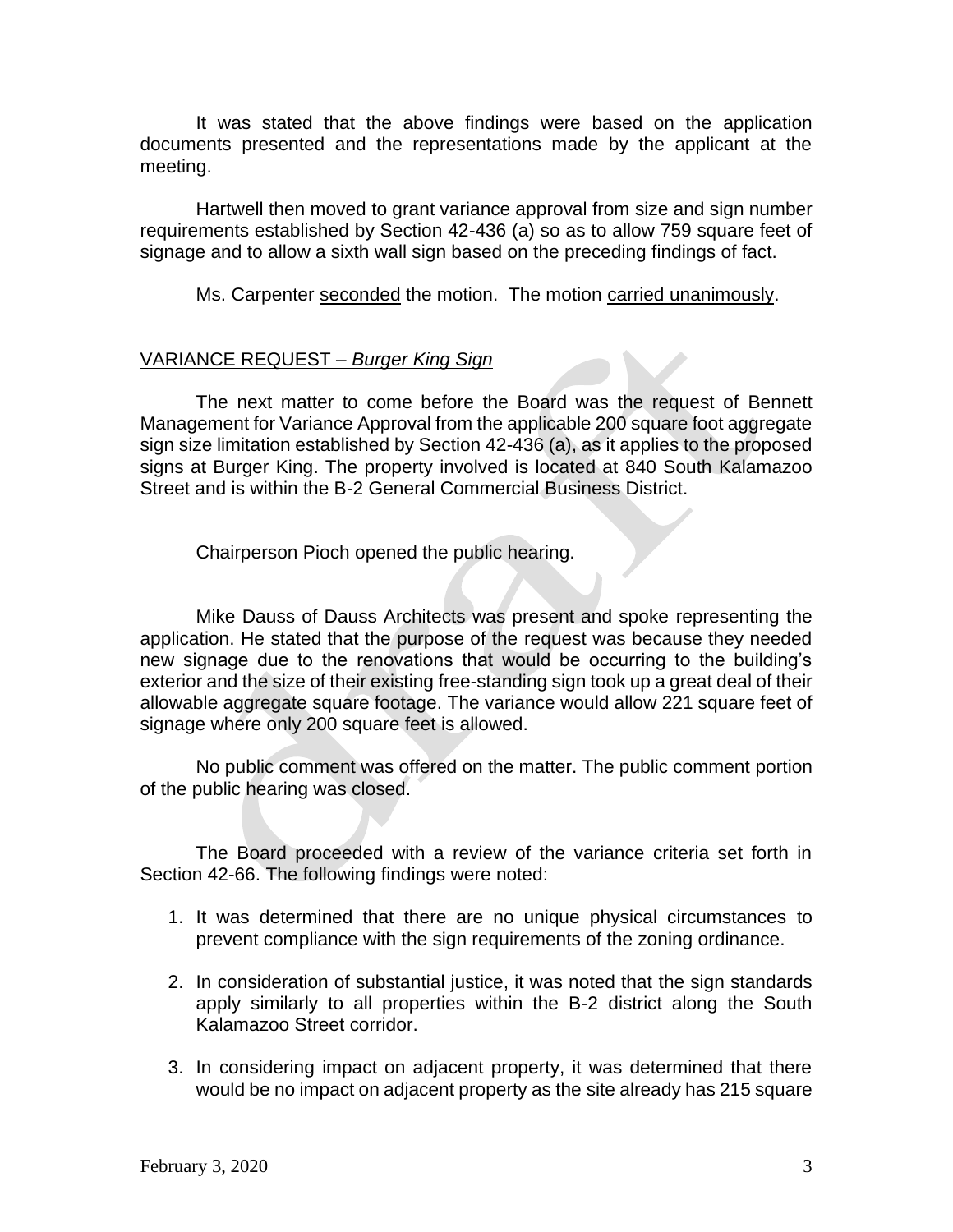feet of signage and increasing to 221 square feet would not result in a significant change of conditions. The wall signage meets the number of wall signs per parcel limitation as well as the 100 sq ft single sign size limitation. The site is surrounded by other properties in the B-2 district of similar land use.

- 4. In considering the intent/spirit of the Ordinance, it was noted that the proposed wall signs are appropriate in scale and intensity for the site and zoning district and that the existing freestanding sign exceeds the 100 sq ft sign size limitation. Replacement of the freestanding sign in compliance with the Zoning Ordinance would result in compliance with the overall sign standards for the site.
- 5. In considering the public health, safety and welfare, it was noted that the proposed sign conditions were an insignificant change and would not adversely affect public health, safety, or welfare.
- 6. The condition of the property is not of a 'general or recurrent nature' and does not justify an amendment to the Ordinance.

It was stated that the above findings were based on the application documents presented and the representations made by the applicant at the meeting.

Hartwell then moved to grant variance approval from the 200 square foot aggregate sign size limitation established by Section 42-436 (a) to allow Burger King to have 221 square feet of aggregate signage.

Ms. Carpenter seconded the motion. Carpenter, Davis, Hartwell and Pioch voting yes, Flores voting no, motion carried.

# VARIANCE REQUEST *– Burger King Parking*

The next matter to come before the Board was the request of Bennett Management for Variance Approval from the parking space requirements established by Section 42-404 (8) of the Zoning Ordinance. The applicant is requesting 37 parking spaces where 42 are required. The property involved is located at 840 South Kalamazoo Street and is within the B-2 General Commercial Business District.

Chairperson Pioch opened the public hearing.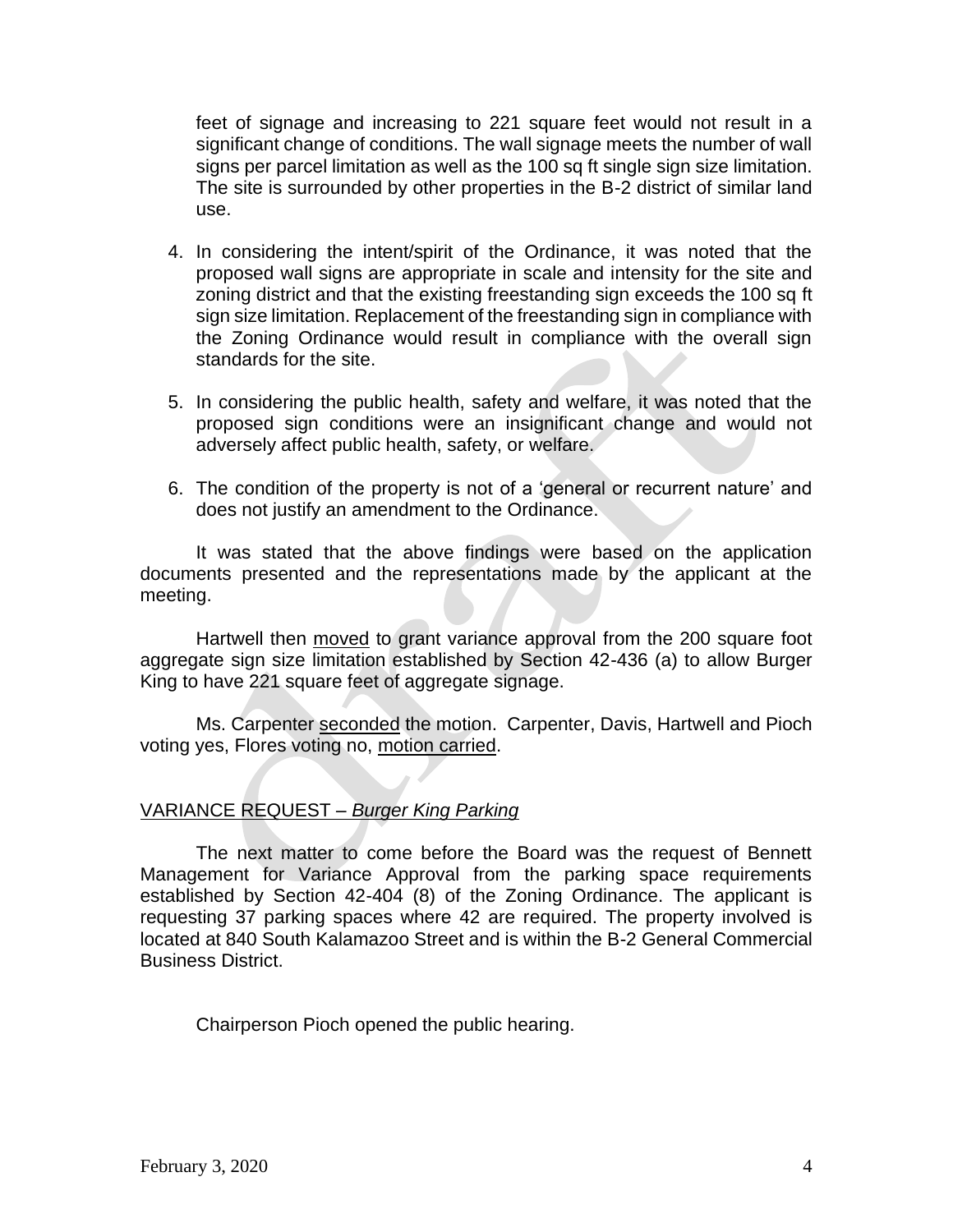Mike Dauss of Dauss Architects was present and spoke representing the application. He explained that the reduced parking spaces were needed in order to make room for an additional drive-thru lane. As a substantial and growing portion of their business is in drive-thru sales, it is important to the company to have more efficient drive thru service. There is not enough space on the site to add another drive thru lane and have the required level of parking.

No public comment was offered on the matter. The public comment portion of the public hearing was closed.

The Board proceeded with a review of the variance criteria set forth in Section 42-66. The following findings were noted:

- 1. It was determined that there are no unique physical circumstances of the site preventing compliance that are not present on other properties within the B-2 District.
- 2. In consideration of substantial justice, it was noted that the parking standards apply similarly to all properties in the B-2 District and that the 1 parking space/80 square foot standard applies to a "restaurant for sale and consumption on the premises of beverages, food or refreshments". The building renovation would reduce the dining room area and seating in response to disproportionate drive-thru sales vs. dining room sales, but the ordinance does not establish a parking standard specific to drive-thru restaurants.
- 3. In considering impact on adjacent property, it was determined that there would be no impact on adjacent property.
- 4. In considering the intent/spirit of the Ordinance, it was noted that there is not a distinct parking standard for drive-thru restaurants.
- 5. In considering the public health, safety and welfare, it was noted that the on-site circulation routes and parking layout will remain largely unchanged with the exception of reconfiguration of some angled and parallel parking spaces. The proposed parking layout will comply with parking space and maneuvering land dimensional requirements.
- 6. The condition of the property is not of a 'general or recurrent nature' and does not justify an amendment to the Ordinance.

It was stated that the above findings were based on the application documents presented and the representations made by the applicant at the meeting.